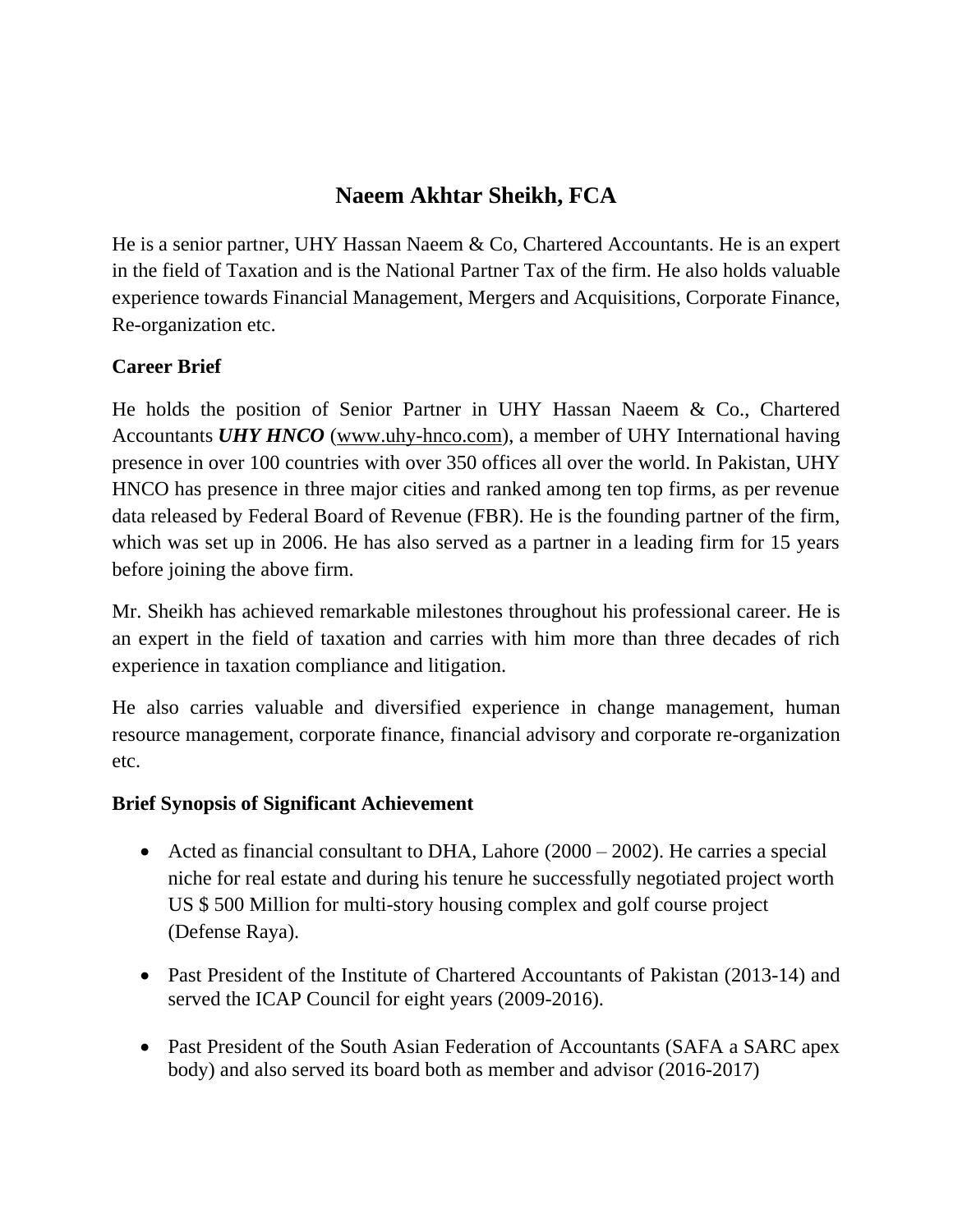- Chairman Tax Anomaly committee, Federal Board of Revenue, for federal Budget 2021.
- Member task force for restructuring of FBR (2001) set up by federal Government under the leadership of Mr. Shahid Hussain (Senior vice president World Bank).
- Served as a technical advisor to PAODC (Professional Accountant Organisation Development Committee) of International Federation of Accountants (IFAC 2010- 2013).
- Current member of the PAODG of International Federation of Accountants since 2016.
- Acted as Chairman of Northern Regional Committee of ICAP (NRC) for eight years and served as member for eight years (1993 to 2001).
- During my tenure as council member acted as Chair of various committees of ICAP, significant amongst those were:
	- o Professional and Technical advisory committee.
	- o Investigation committee.
	- o Education & Training committee.
	- o Taxation Committee.
	- o Examination committee.
	- o Continuing Professional development committee.
- Acted as Chair Election committee ICAP, and conducted first elections by using complete digital platform in the year 2021.
- Acted as a Chair of Audit Committee ICAP (2019-2021).
- Member of Alternate Dispute Resolution Committee of FBR and various advisory committees.
- Member for the committee constituted by SECP for development of structure and laws relating to Accounting Oversight Board.
- Sitting Board member of Postal Life Insurance Company Ltd.